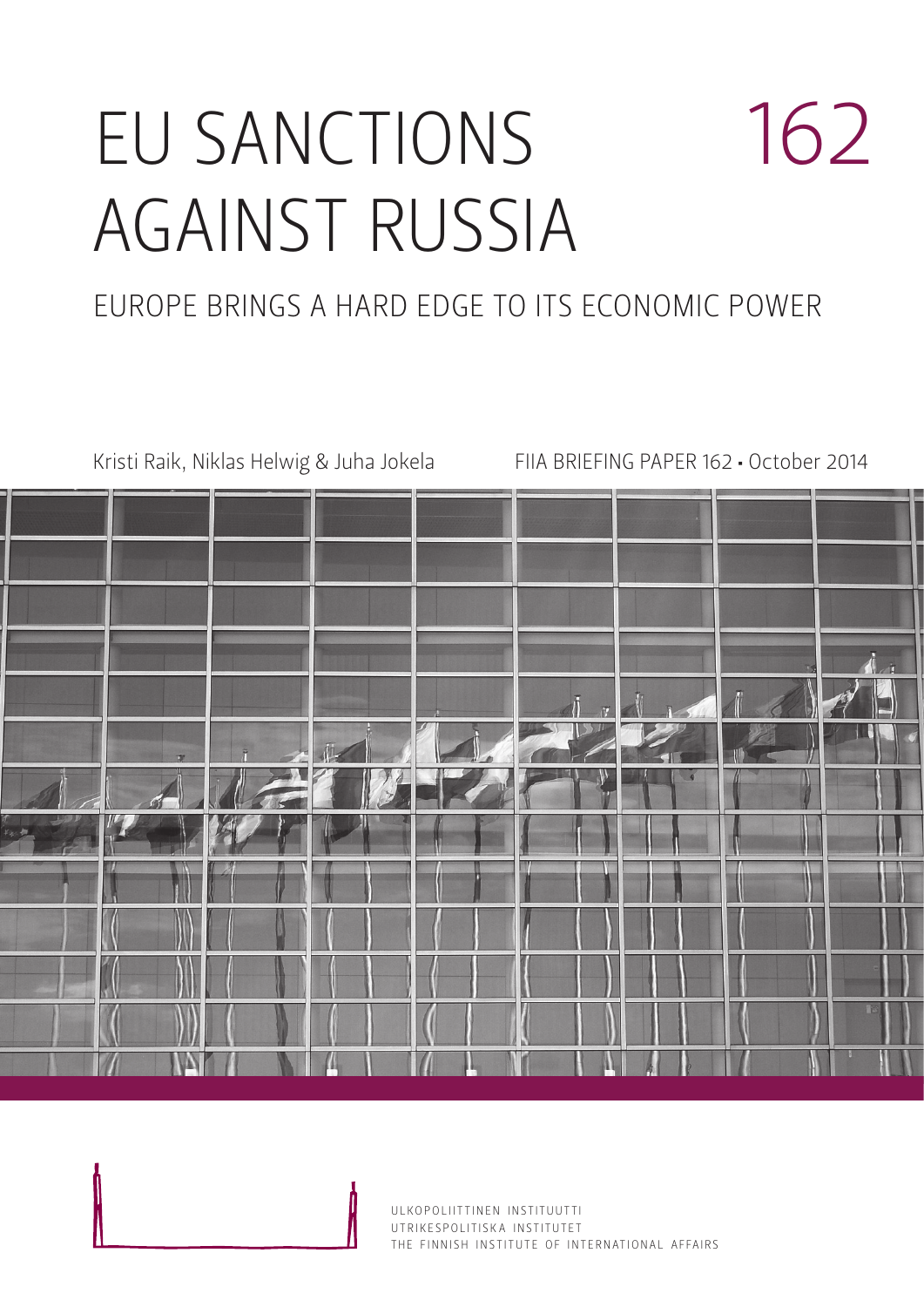# EU SANCTIONS AGAINST RUSSIA

EUROPE BRINGS A HARD EDGE TO ITS ECONOMIC POWER



Kristi Raik Senior Research Fellow The Finnish Institute of International Affairs

FIIA Briefing Paper 162 October 2014



Niklas Helwig Research Fellow The Finnish Institute of International Affairs



Juha Jokela Programme Director The Finnish Institute of International Affairs

- The EU has responded to the Ukraine crisis with a set of political and economic sanctions against Russia which constitute a qualitatively new step in the EU sanctions policy.
- The EU sanctions against Russia are exceptional and have strategic importance due to a combination of three factors: big power rivalry, the context of a major European crisis with global ramifications, and the costs of the sanctions for the EU itself. The EU has managed to maintain its fragile unity and has applied its collective diplomatic and economic weight in very difficult circumstances.
- The sanctions have not provided an alternative to diplomatic efforts to solve the crisis on the contrary, hardening sanctions have been used as a way to put pressure on Russia to seriously engage in diplomacy.
- The impact of the sanctions on daily developments in Ukraine has been limited and uncertain, but the sanctions have imposed a long-term cost on Russia for violating key international norms.
- The policy process of Russia sanctions has exposed problems of leadership and coordination. The latest reform of the EU foreign policy machinery has streamlined the preparation of sanctions, but the current system still lacks the necessary resources to match the growing importance of the EU sanctions policy.

The European Union research programme The Finnish Institute of International Affairs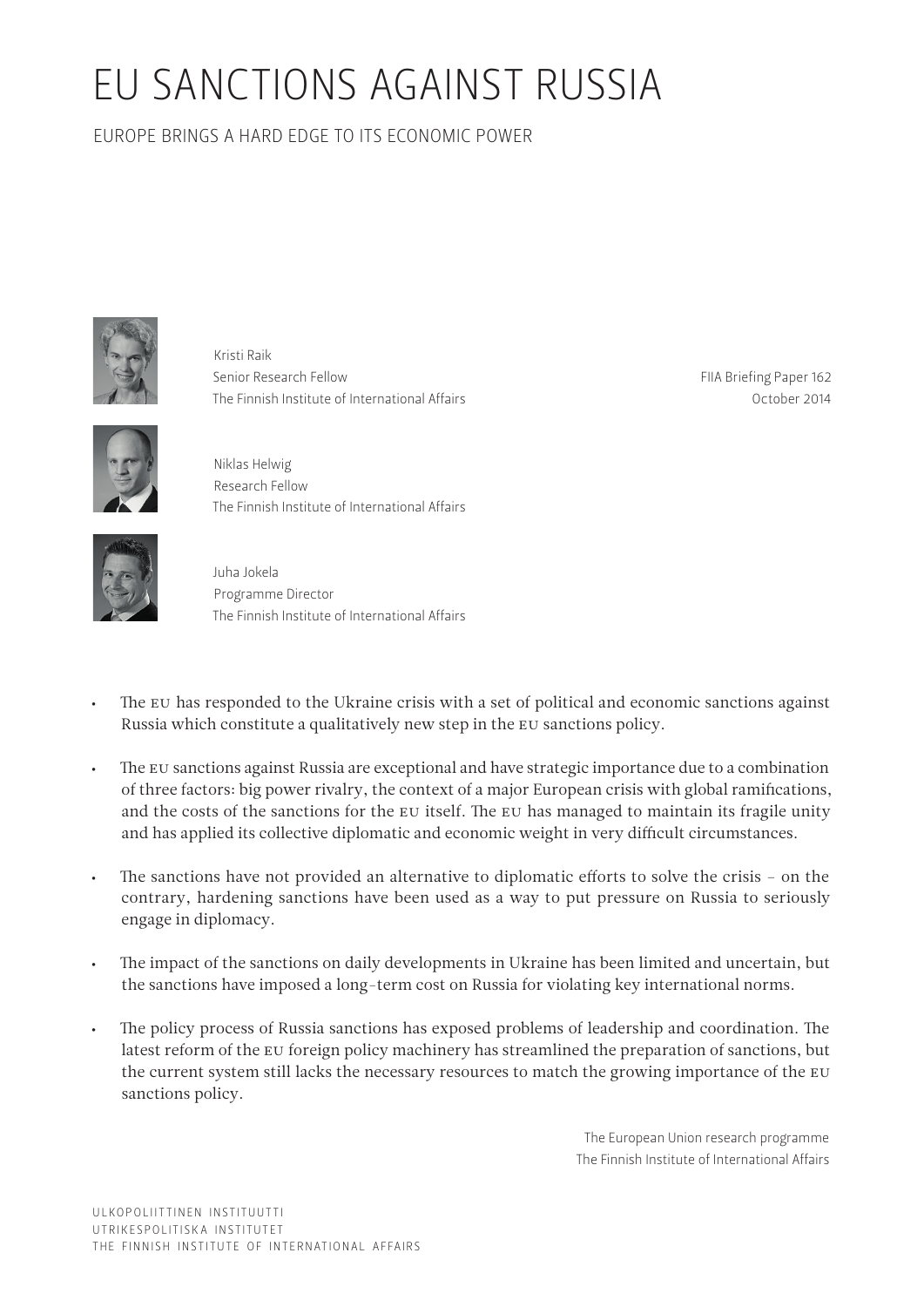### Introduction $1$

The Ukraine crisis has brought sanctions to the fore of EU foreign policy. Faced with a severe threat to European security, the EU and its member states have responded to the crisis with a double-track approach combining diplomacy and sanctions. As the former failed to produce a solution, or even prevent further escalation of the crisis, the EU gradually tightened the latter during March–September 2014. In a piecemeal manner typical of the Union of 28, the EU hardened its position while managing to maintain its fragile unity.

According to the European Council, the primary goal of the EU sanctions against Russia is to bring about change in Russia's actions in Ukraine, namely the illegal annexation of territory and the deliberate destabilization of a neighbouring sovereign state. With Russia being the EU's largest neighbour and an important trading partner, this case is the most challenging test of the EU's sanctions policy to date, as well as its foreign policy at large. Against its own wishes, the EU has become drawn into a geopolitical confrontation with a major regional power. Although arguably lacking a clear strategy, it has been using its economic clout in an unprecedented manner and with major strategic implications.

This paper examines what the sanctions (or restrictive measures) against Russia reveal about the EU's foreign policy capability and performance, addressing both the political and institutional aspects. It will first introduce key steps in the evolvement of the Russia sanctions, followed by an analysis of their political goals and context in light of earlier experiences of EU sanctions policy. The paper then turns to the institutional mechanism of adopting and implementing EU sanctions. It is argued that although the recently streamlined EU foreign policy machinery has passed the test thus far, the process of Russia sanctions has underlined the leadership and coordination challenges.

#### Russia sanctions step by step

The first set of restrictive measures against Russia, adopted by the EU in response to the annexation of Crimea in March 2014, were regarded as largely symbolic. At the same time, however, the EU indicated its readiness to impose tougher sanctions. It stated that 'any further steps by the Russian Federation to destabilize the situation in Ukraine would lead to additional and far-reaching consequences for relations in a broad range of economic areas between the European Union and its Member States, on the one hand, and the Russian Federation, on the other hand'.<sup>2</sup>

As the crisis continued to escalate, the EU did extend the sanctions, while continuing efforts to advance a diplomatic solution. Yet the EU only took the decisive step towards serious economic sanctions in response to the downing of MH17 on 17 July 2014, a tragedy in which 298 people were killed, including 210 citizens of EU member states. By that time, the Western and Ukrainian media had reported that several Ukrainian military aircraft had been downed in the separatist-controlled areas. The downing of MH17 was the final wake-up call that exposed the broad-ranging implications of the crisis, and the danger of events spiralling out of control. A shift in the position of Germany, which had been playing a crucial role in fostering the EU-wide consensus, was crucial for the decision. Chancellor Angela Merkel had already lost trust in Russian President Vladimir Putin over the annexation of Crimea. However, the death of EU citizens created a qualitatively different situation, where even the strongest opponents of sanctions among the member states could no longer deny the need to send a clear signal to Russia.

Another critical juncture for the European sanctions debate was the more flagrant and extensive incursion of Russian fighters into Ukraine in late August,<sup>3</sup>

<sup>1</sup> The authors are grateful to Francesco Giumelli, Paul Ivan and Teija Tiilikainen for their helpful comments on earlier drafts of this paper, and to Teemu Rantanen for his excellent research assistance.

<sup>2</sup> European Council, Conclusions 20/21 March 2014, [http://www.consilium.europa.eu/uedocs/cms\\_Data/docs/](http://www.consilium.europa.eu/uedocs/cms_Data/docs/pressdata/en/ec/141749.pdf) [pressdata/en/ec/141749.pdf,](http://www.consilium.europa.eu/uedocs/cms_Data/docs/pressdata/en/ec/141749.pdf) accessed 14 Oct 2014.

<sup>3</sup> Office of the United Nations High Commissioner for Human Rights, *Report on the human rights situation in Ukraine*, 16 September 2014, [http://www.ohchr.org/Documents/](http://www.ohchr.org/Documents/Countries/UA/OHCHR_sixth_report_on_Ukraine.pdf) [Countries/UA/OHCHR\\_sixth\\_report\\_on\\_Ukraine.pdf.](http://www.ohchr.org/Documents/Countries/UA/OHCHR_sixth_report_on_Ukraine.pdf)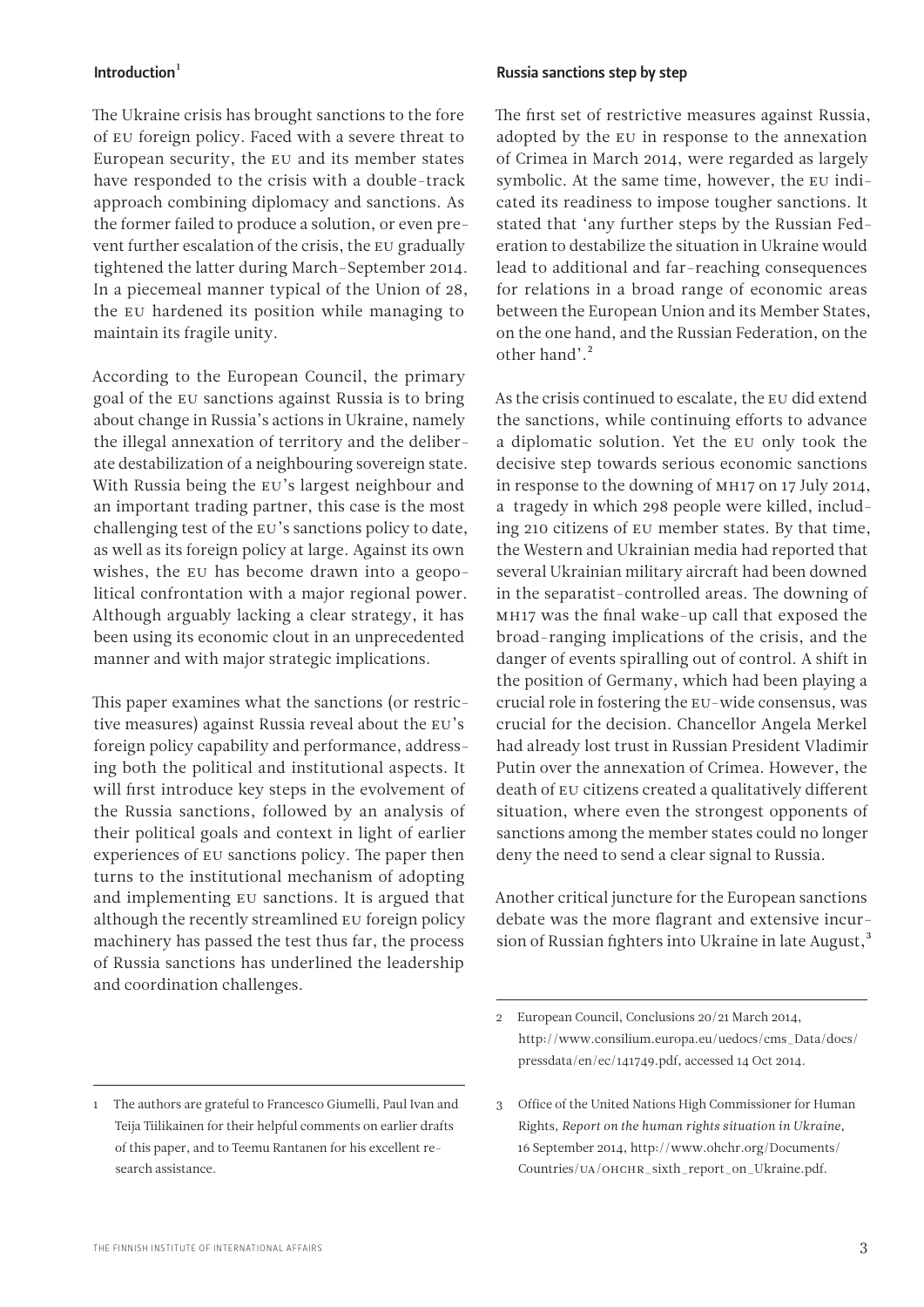# Box 1. EU sanctions against Russia over the Ukraine crisis: key steps

3.3. Suspension of preparations for the G8 Summit in Sochi in June

6.3. Suspension of EU-Russia talks on visa matters and on the New Agreement

17.3. First travel bans and asset freezes, 21 individuals.

- More individuals and entities added on 21.3. (12 individuals), 29.4. (15 individuals), 12.5. (13 individuals and 2 entities), 12.7. (11 individuals), 25.7. (15 individuals and 18 entities), 30.7.(8 individuals and 3 entities).
- 12.9. the travel bans and asset freezes were renewed for a further 6 months; 24 individuals were added. Total number of targets: 119 persons and 23 entities.

25.6. Ban on import of goods originating in Crimea and Sevastopol

• 30.7. amendment to the ban: embargo on key equipment and technology for certain infrastructure projects and for the exploitation of certain natural resources in Crimea and Sevastopol; ban on related investments and provision of related services

1.8. Economic sanctions targeting (1) capital markets (restrictions on issuance of and trade in certain 'bonds, equity or similar financial instruments'), (2) defence sector (arms embargo), (3) dual-use goods (embargo on dual-use goods and technology), (4) oil industry (embargo on certain technologies related to deep water, Arctic and shale oil)

• 12.9. widening of the economic sanctions

which led to further deepening of sanctions. Tenuous steps towards peace made in September were not sufficient to turn the tide.

Considering the gravity of the annexation of Crimea, why didn't the EU take a tougher stance at an early stage? Above all, many member states were motivated by a general wish to avoid confrontation with Russia, a major power and trade partner. More specifically, arguments were put forward about the need to prioritize diplomacy. However, the diplomatic track was not an alternative to sanctions – on the contrary, as the situation escalated, tighter sanctions were seen as a way to put pressure on Russia to seriously engage in diplomacy. Germany played a key role not only over sanctions, but was actively engaged in diplomatic efforts to facilitate a political solution.4

Another explanation for the initial leniency of EU measures was concern about the economic costs of sanctions for the EU itself, including costs stemming from possible Russian counter-measures. Making matters more complicated, the sanctions hit different member states in different ways; so achieving a

balance across member states and the question of how to compensate those countries that would suffer the most was part of the preparations.

The sanctions are kept under constant review, with both further tightening and (gradual) lifting or suspension being possible further options, depending upon Russia's actions. The sanctions will be in force for a period of time specified in the relevant decisions, unless the EU decides to change or lift them sooner. So, as of mid-October 2014, the Russia sanctions will expire in March (travel bans and asset freezes), June (economic sanctions against Crimea) and July 2015 (economic sanctions against Russia), in the unlikely event that no new decisions are taken before then. Any change requires a unanimous decision by the member states (more on the procedures below).

#### What makes the Russia sanctions exceptional?

The EU sanctions against Russia are exceptional and have strategic significance due to a combination of three factors: big power rivalry, the context of a major European crisis with global ramifications, and the costs of the sanctions for the EU itself.

With rare exceptions, the EU has not imposed sanctions on major powers in the past. In such rare cases, the scope of the sanctions has been limited (arms embargo on China since 1989; limited and vague

<sup>4</sup> A Rinke, 'How Putin Lost Berlin', *DGAP IP Journal*, 29. September 2014; U Speck, 'Germany Plays Good Cop, Bad Cop' Carnegie Europe, [http://carnegieeurope.eu/](http://carnegieeurope.eu/publications/?fa=56011) [publications/?fa=56011,](http://carnegieeurope.eu/publications/?fa=56011) accessed 14 Oct 2014.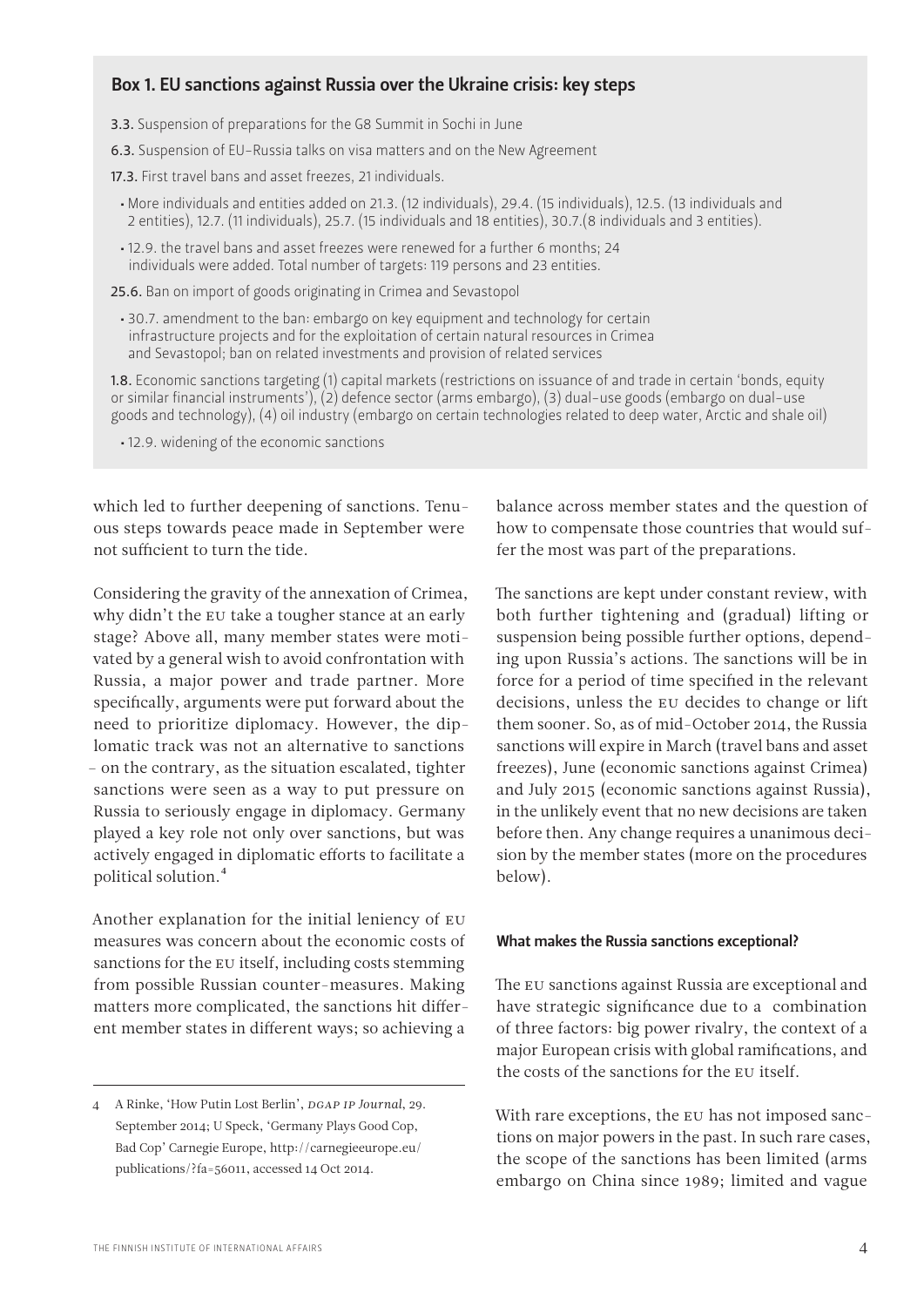trade sanctions on the Soviet Union in  $1982^5$ ). A mild and practically insignificant set of sanctions was adopted against Russia in 2000 due to the conflict in Chechnya.<sup>6</sup> Harsh EU sanctions have been imposed on relatively weaker subjects and have caused no substantial harm to the economies of the EU and its member states.

By contrast, the sanctions against Russia were introduced in the context of geopolitical and even ideological rivalry between major regional actors, although the EU never wished to see the crisis in such terms. For the first time, the EU imposed serious sanctions on a major power in response to a crisis that was triggered by conflicting goals of the EU and Russia in their shared neighbourhood. The confrontation was exacerbated by differences between the political systems of Russia and the West, with Ukraine aspiring towards the Western model of democracy and the rule of law, as opposed to Russia's authoritarian system.

Second, in contrast to previous cases, the EU was addressing an exceptionally grave international crisis as a key actor, and was pushed by the US – its closest strategic partner – to lead the way in responding to the crisis. What was at stake was much more than just Ukraine; the crisis undermined the post-Cold War security order in Europe and tested the EU's readiness to stand up in defence of key international norms such as territorial integrity and the sovereignty of states, which Russia was gravely violating.

Thirdly, the EU gradually moved towards strong economic sanctions which, together with countermeasures imposed by Russia, had a decidedly negative impact on its own economy, above all on

- 5 J Kreutz, *Hard Measures by a Soft Power?* BICC, Bonn, 2005, [http://www.pcr.uu.se/digitalAssets/67/67097\\_1paper45.](http://www.pcr.uu.se/digitalAssets/67/67097_1paper45.pdf) [pdf,](http://www.pcr.uu.se/digitalAssets/67/67097_1paper45.pdf) accessed 14 Oct 2014.
- 6 H Haukkala, *Multi-Causal Social Mechanisms and the Study of International Institutionalisation: The Case of EU-Russia Strategic Partnership*, University of Turku, Turku, 2008, pp. 185–186.

certain member states and business sectors.7 It was thus exerting its economic weight in a strategic manner against a major regional and global player, and important trading partner. While the option of using military force was excluded, economic sanctions were the hardest form of power that the EU could apply, alongside softer diplomatic measures.

Looking back at past experiences, sanctions have been a widely used instrument of the Common Foreign and Security Policy (CFSP) since 1993. The EU currently has restrictive measures in force against 36 countries, groups or entities.<sup>8</sup> The EU has most often imposed sanctions in order to address human rights violations (e.g. Belarus since 1998, Burma/ Myanmar 1991–2013, Uzbekistan 2005–2009) or to promote post-conflict institutional consolidation (e.g. targeting the former leadership after the fall of Hosni Mubarak in Egypt in 2011 and after the fall of Viktor Yanukovych in Ukraine in 2014). Prior to the sanctions against Russia over the Ukraine crisis, conflict management has been the motivation for sanctions in some other cases, including Afghanistan (1996–99), Libya and Syria (both since 2011).<sup>9</sup>

While strengthening and streamlining its sanctions policy, the EU has followed the broader international trend of moving away from general trade embargoes and employing targeted political and economic sanctions. The aim of this shift is to limit the impact of sanctions predominantly to the actors held responsible for the unacceptable behaviour instead of the broader populations. Apart from these CFSP measures, the EU can also use suspension of assistance, trade preferences and trade and cooperation agreements as a form of sanctions to

- 8 European Commission, Restrictive measures in force (Article 215 TFEU), 2 September 2014, [http://eeas.europa.eu/cfsp/](http://eeas.europa.eu/cfsp/sanctions/docs/measures_en.pdf) [sanctions/docs/measures\\_en.pdf](http://eeas.europa.eu/cfsp/sanctions/docs/measures_en.pdf), accessed 14 Oct 2014.
- 9 F Giumelli, 'How EU sanctions work: A new narrative', Chaillot Paper 129, EUISS, Paris, 2013, (p. 12) provides an overview up to 2013.

<sup>7</sup> Felbermayr et al. 'Economic Aspects of the Russia Conflict: Causes, Costs, Options', *ifo Schnelldienst* 67 (14), pp. 35–43 (in German); Finnish Ministry of Finance, *The economic effects of the EU's Russia sanctions and Russia's countersanctions*, September 2014.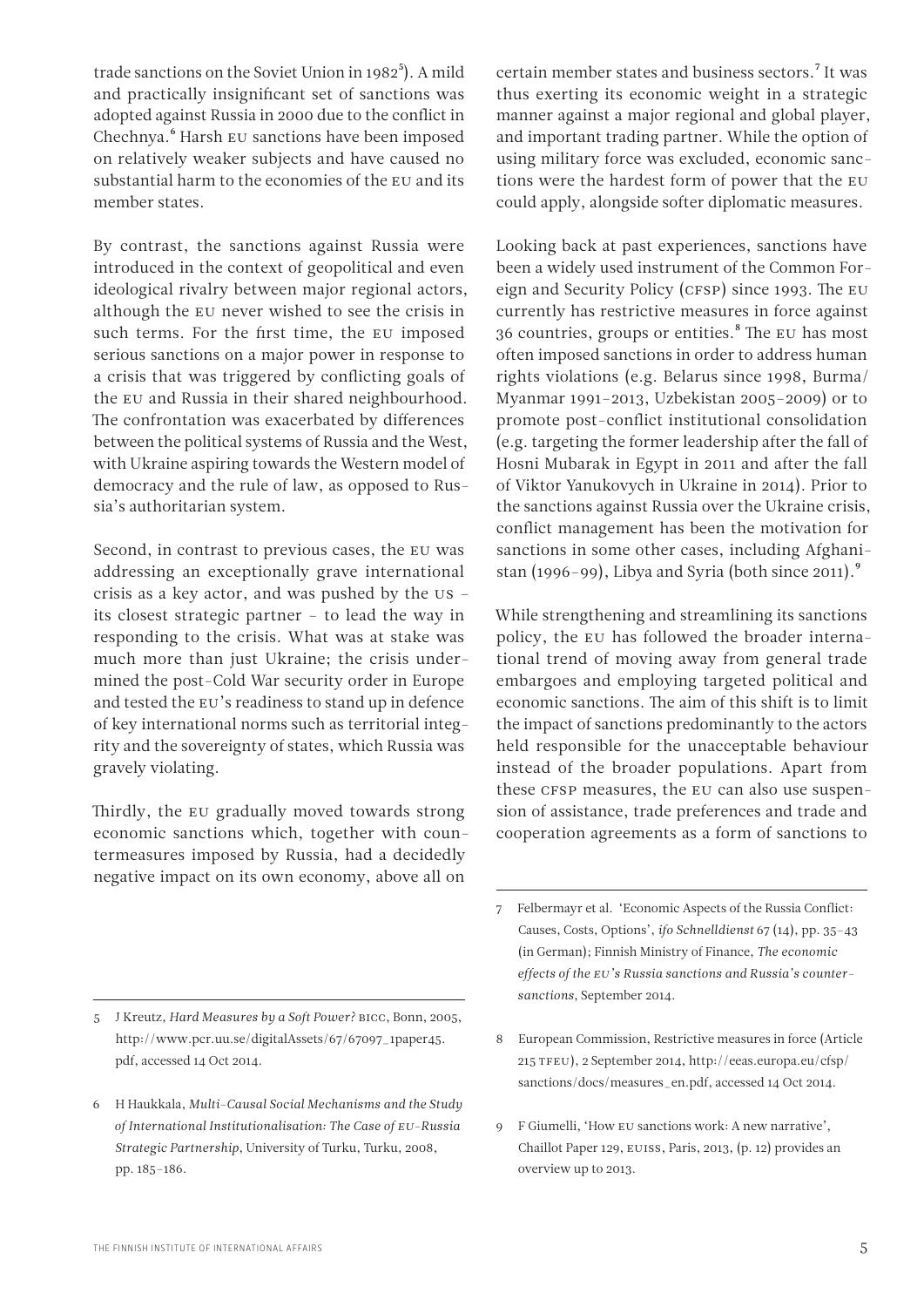put pressure on the targeted government (see three policy tracks in Table 1).

With all these forms of sanctions, the EU's unity is essential for their credibility and effectiveness: the EU being a common market, and most member states belonging to the Schengen area, an EU visa ban or restrictions of economic and financial relations only make sense if implemented by the whole Union. Furthermore, restrictions on trade can only be adopted by the EU, since trade policy belongs to the EU's exclusive competence.

The increased use of sanctions has given rise to an intense scholarly and policy debate on whether sanctions work. While the scholarly literature delivers a predominantly negative verdict on the effectiveness of sanctions in bringing about a desired behavioural impact, recent research on the EU's sanctions policy has nonetheless highlighted the importance of sanctions as part of the broader foreign policy toolbox, and the need for a more nuanced understanding of the purposes and contexts of different sanctions regimes.10 Importantly, sanctions are the main coercive instrument at the EU's disposal, but they are not used in isolation from softer instruments such as diplomacy and financial assistance.

Against this background, EU sanctions have been linked to three important functions of foreign policy: coercing, constraining and signalling. Sanctions seeking behavioural change from groups and individuals held responsible for wrongdoings are clearly coercive in nature. Sanctions aimed at undermining the capacities of their targets to achieve their objectives fall within the realm of constraining. Thirdly, sanctions are used to signal disapproval of certain actions. Apart from having concrete effects on the ground, sanctions are also intended to show commitment to a certain cause and coherence of EU policies. The EU has imposed sanctions mostly in terms of constraining and signalling. $^{11}$ 

The sanctions against Russia have primarily been aimed at changing Russia's behaviour in the Ukraine crisis. Judging by the continued deterioration of the situation on the ground, it is easy to conclude that the sanctions have failed to produce the desired results. However, a more nuanced and long-term assessment is necessary. All three above-mentioned functions have been represented in the debate on Russia sanctions. First, the sanctions were deemed necessary as a signal in response to fundamentally unacceptable behaviour. The EU's failure to act would have implied tacit approval. Second, the constraining impact means above all that economic losses registered by Russia are expected to constrain military action, possibly stopping Russia from using force more intensively or in broader areas. Third, the coercive impact is uncertain and not imminent, but in the longer term (months or even years), Russia will arguably find it very hard to cope with the economic effects of sanctions and will consequently be pushed to find a solution. Hence, the sanctions may have little impact on daily developments in Ukraine, but they impose a high longer-term cost on Russian aggression.

### The challenge of institutional coherence and effectiveness

The complex nature of EU foreign policy, with contested divisions of power between the EU and national levels, and between policy areas inside the EU's institutional structures, poses further challenges to the adoption and implementation of sanctions. The policy process of Russia sanctions has underscored the challenges of leadership and coordination and the need for different parts of the EU institutional machinery to work smoothly together. While the Lisbon Treaty and the creation of the European External Action Service (EEAS) have streamlined the preparation of sanctions, the current system still lacks the necessary resources to match the growing importance of the EU sanctions policy.

The 2009 Lisbon Treaty streamlined the EU's sanctions policy, as it formally abolished the European Communities, taking a further step in integrating the different foreign policy dimensions. Yet, the Lisbon Treaty differentiates between economic and financial instruments that stayed within the remit of the Commission, and CFSP instruments, which are

<sup>10</sup> C Portela, *European Union Sanctions and Foreign Policy: When and Why Do They Work?* Routledge, London and New York, 2010; F Giumelli, 2013; K Gebert, *Shooting in the Dark? EU Sanctions Policies*, European Council on Foreign Relations, 2013.

<sup>11</sup> Giumelli, op. cit.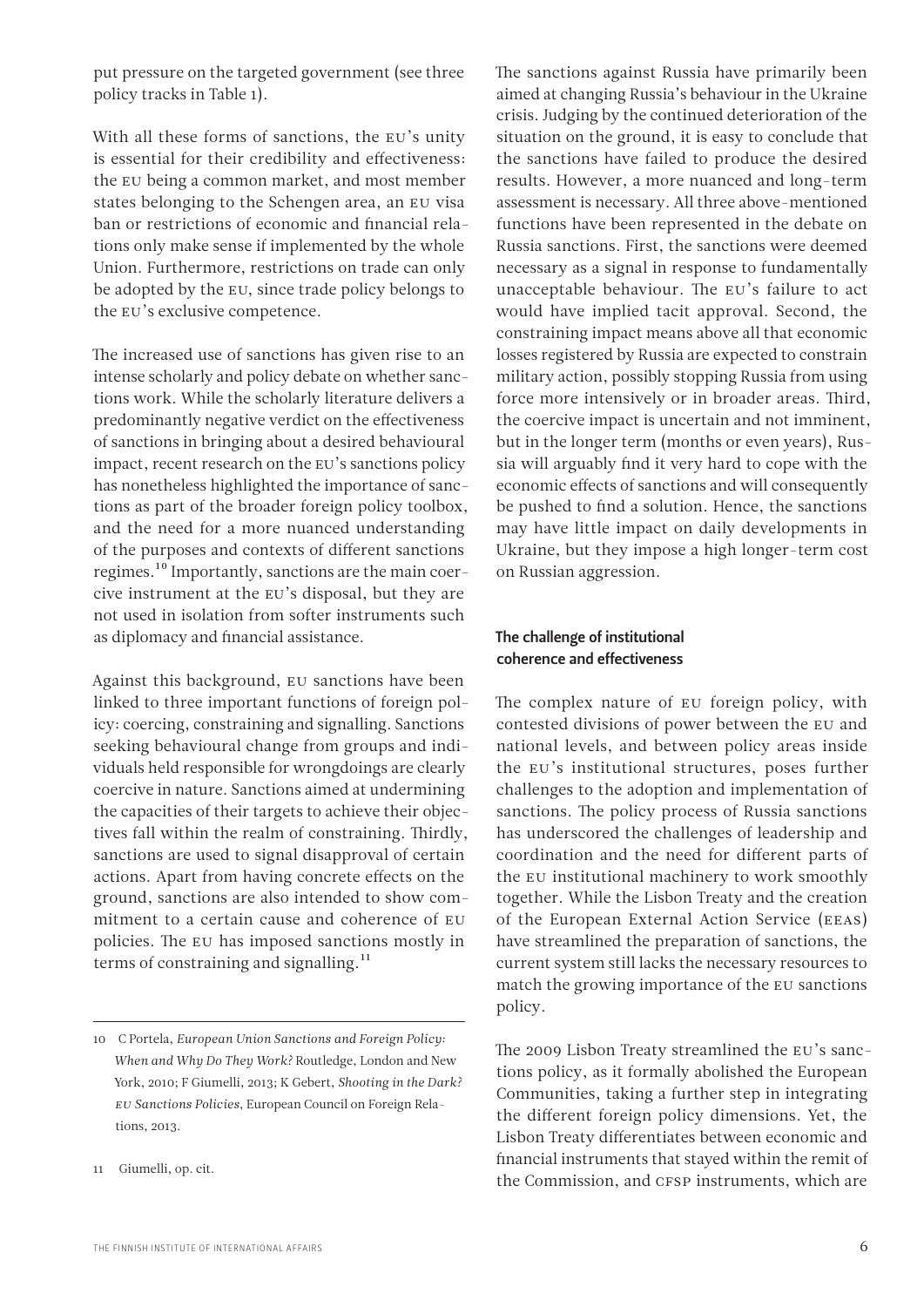# Table 1. Three policy tracks of EU sanctions

|                                                  | I) EU-only sanctions                                                                                                   | II) CFSP-only sanctions                                                                                                                   | III) Interruption of economic<br>and financial relations                                                                                                                  |
|--------------------------------------------------|------------------------------------------------------------------------------------------------------------------------|-------------------------------------------------------------------------------------------------------------------------------------------|---------------------------------------------------------------------------------------------------------------------------------------------------------------------------|
| <b>Scope</b>                                     | Suspending EU's financial and<br>technical assistance as well as<br>international agreements                           | Visa bans, arms embargoes                                                                                                                 | Interruption or reduction, in<br>part or completely, of econom-<br>ic and financial relations                                                                             |
| Legal basis                                      | Depending on instrument<br>(e.g. Art. 218 TFEU,<br>Art. 215 TFEU)                                                      | Council decision<br>(Art. 29, 30, 31 TEU)                                                                                                 | Council regulation<br>(Art. 215 TFEU)                                                                                                                                     |
| Preparatory<br>working groups                    | Respective geographical working group,<br>Political and Security Committee                                             |                                                                                                                                           | Relex group<br>(following CFSP decision)                                                                                                                                  |
| Decision-<br>making                              | Depending on instrument                                                                                                | Unanimity (with exceptions)                                                                                                               | Qualified majority<br>(following CFSP decision)                                                                                                                           |
|                                                  | Implementation   Commission and EEAS                                                                                   | Sanctions enter into force immediately after adoption by<br>Council and publication; national authorities control their<br>implementation |                                                                                                                                                                           |
| <b>Restrictive</b><br>measures<br>against Russia | Suspension of talks on visa<br>matters and on new EU-Russia<br>agreement; suspension of<br>some cooperation programmes | Visa ban against 119 individuals;<br>arms embargo                                                                                         | Asset freeze against 142 indi-<br>viduals and entities; economic<br>sanctions targeting capital<br>markets, defence, dual use of<br>goods and sensitive techno-<br>logies |

subject to different procedures and closely monitored by member states. The persistent complexity can best be captured if we distinguish between three policy tracks that also apply to sanctions against Russia (see Table 1).

In some cases, sanctions can be decided on and implemented by the EU alone, because they fall entirely within its competences. EU-only sanctions include the interruption of EU financial and technical assistance programmes, as well as the suspension of international agreements. Member states only need to decide on the particular measure in the Council, while the Commission and the EEAS take care of the implementation.

Secondly, many restrictive measures fall within the CFSP framework and need to be implemented by member states. CFSP-only sanctions can cover visa bans or arms embargoes. Thirdly, if sanctions touch on the EU's economic or financial relations, they need to be further defined by a Council regulation, setting out the specifics and binding the member states to its proper implementation. The procedure had to be followed, for example, in order to block the trade of certain financial and industry products with Russia.

While the division of tasks and competences might still seem confusing, the joint preparation of the decisions by units attached to the EEAS is a significant improvement. Two sanction teams in the EEAS and the Commission, both under the authority of the High Representative, prepare the documents for the working groups and closely cooperate with EU delegations and the services of the EEAS and Commission. While the High Representative-led system streamlined the decision-making across different actors and policy fields, the new arrangement has its flaws. An important issue concerns the available resources of the EEAS to prepare and administer the growing number of sanction regimes. Overall, only eleven officials work in the two teams in the EEAS and the Commission. Increasing the personnel in Brussels, for example through the secondment of national officials, would help make the EU sanctions policy fit for purpose.

First, the EEAS sanctions team has the potential to play a crucial role in the integration of the policy instrument into the overall EU foreign policy toolbox. Sanctions stand a chance of having an effect only if they are used in concert with diplomatic advances, a communication strategy to the public,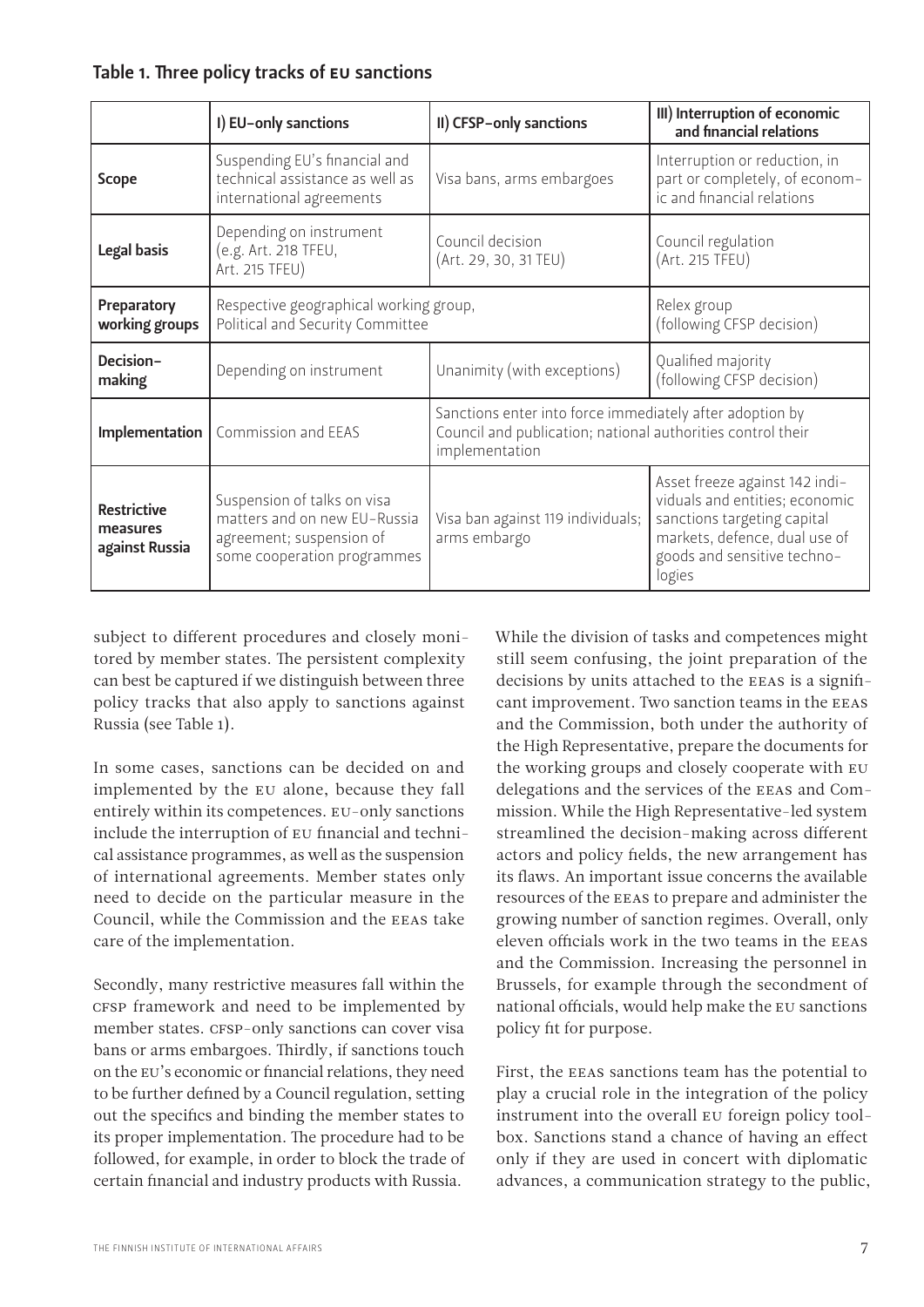and in close coordination with international partners that may wish to act in parallel with the EU (as for example in the case of Russia sanctions). The EEAS is theoretically in a position to coordinate the restrictive measures with the diplomatic tools of the EU and the services of the member states. In practice, however, the EEAS was criticized, for example in the case of the sanctions against Iran, where their communication strategy to the wider public failed.

Second, the secondment of national diplomats would strengthen the common institutional apparatus, which has thus far relied heavily on resources and intelligence from the big member states (especially Germany, France and the United Kingdom). To some extent their commitment is a positive development. The third stage of Russia sanctions would hardly have been possible without the engagement of Germany and a consensus of the 'big three'. After Angela Merkel wanted to send a clear signal as a response to the downing of MH17, the final political breakthrough came following a phone call with British prime minister David Cameron and French president François Hollande. In the next step, the President of the European Council, Herman Van Rompuy, instructed all heads of state and government to advise their ambassadors to work towards an agreement on 'stage three' sanctions.

While leadership is needed, the dominant role played by the big member states is raising eyebrows in Brussels. The big member states have the ability to influence the drafting of restrictive measures due to their better intelligence, seats in the UN Security Council (in the cases of France and the UK) and close US ties. The EU officials, in turn, have to rely on their input. While the EU's power balance will not change with the secondments of a few national diplomats to the EEAS, a broad representation of memberstate officials would offer small and medium-sized member states increased ownership of the sanctions policy. Leadership by the big member states is welcomed in order to secure the political agreement; yet, in the long run, sanctions can only be sustainable if strong leadership is balanced by strong institutions.

Third, the EU sanction regime is in need of a centralized capacity to monitor the implementation of sanctions. The restrictive measures leave room for interpretation by the national authorities, which have an incentive to apply them less rigidly in order

not to unnecessarily constrain their own export industry. Implementation might be particularly hampered in the event of uncertainties over how other member states apply the sanction rules to their industries. The EEAS and the national authorities need resources to systematically share information and adopt European-wide implementation guidelines on particular restrictive measures in order to alleviate uncertainties and foster a mutual understanding of the sanction regimes. Despite the existing dedicated Relex sanctions working group, the system lacks a centralized capacity in the EEAS that would gather and evaluate the knowledge on the implementation and impact of sanctions that exists at the national level.

#### Conclusions

Over the last few decades, the EU has increased and refined the use of sanctions as one among many instruments to reach its foreign policy goals. As argued in this paper, the sanctions against Russia over the Ukraine crisis constitute a qualitatively new step in EU sanctions policy. Albeit with great difficulty, the EU has remained united (also with the US) throughout the Ukraine crisis and has gradually developed a policy that has been stronger than many experts anticipated. While it may still lack a clear vision about its goals in the region, its gradually hardening response to the crisis has important strategic implications and shows that the EU is capable of demonstrating unity and strength, and making use of its collective diplomatic and economic weight amid very difficult circumstances.

Unsurprisingly, the Russia sanctions confirm that EU foreign policy suffers from lack of leadership and institutional weaknesses. The role of the biggest member states (in this case particularly Germany) is dominant especially in crisis situations. Institutional coherence has improved somewhat since the latest treaty reform, but the structures and resources struggle to respond to the demands (internal and external) for EU action. At the same time, the ability of EU foreign policy structures, notably the EEAS, to draw on member states' resources, is a considerable asset with further potential use.

As the Ukraine crisis has continued and trust towards the Russian leadership has evaporated, hopes for a speedy solution have faded. There is a